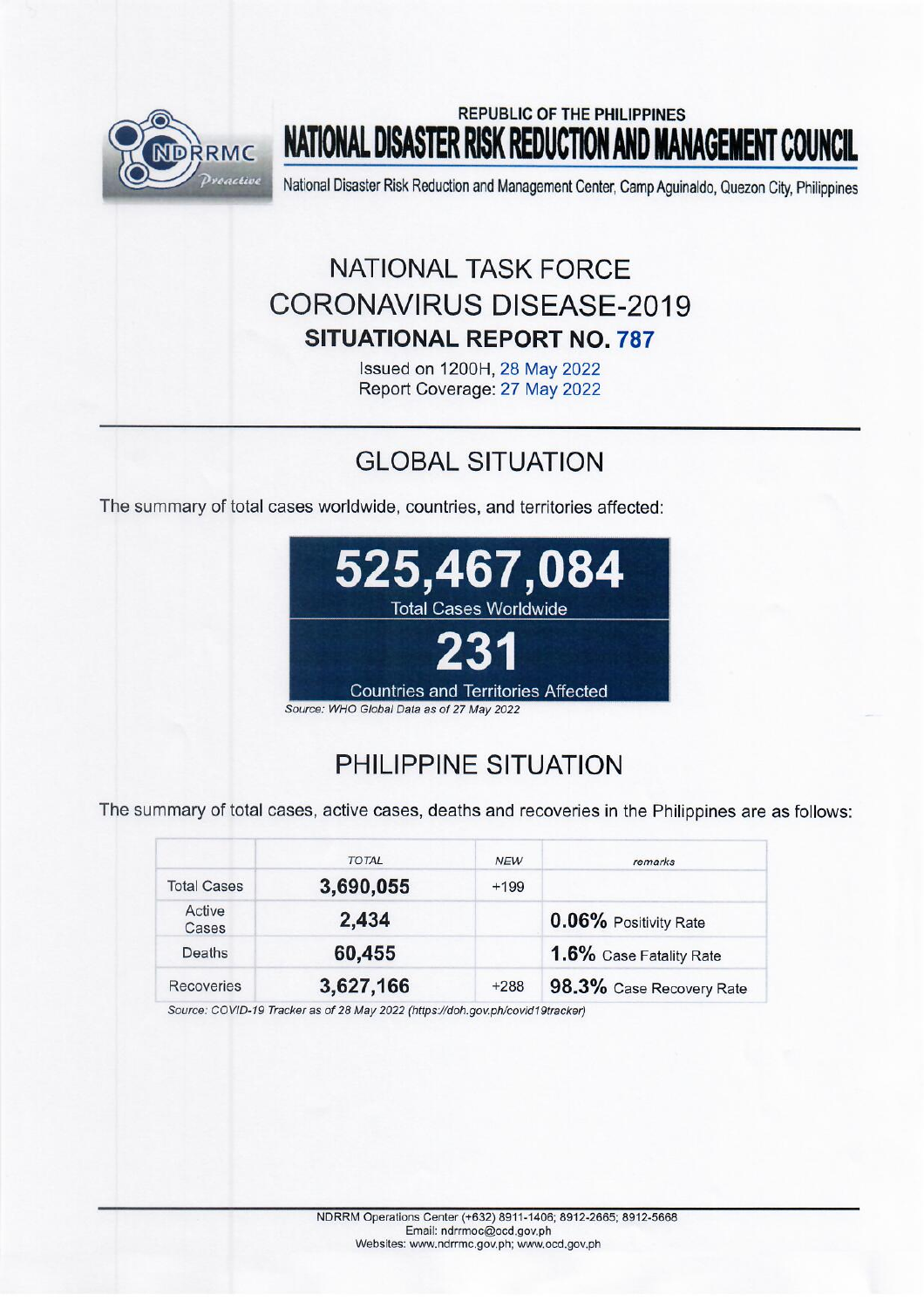## **CASES PER REGION**



The summary of total cases, active cases, deaths and recoveries per Region are as follows:

The summary of Alert Level System as declared by the Interagency Task Force is as follows:



Source: IATF Resolution No. 167-F, s. 2022

### For the Chairperson, NDRRMC:

TUNDERSECRETARY RICARDO B JALAD Executive Director, NDRRMC and Administrator, OCD

**REFERENCES: Reports from** World Health Organization Office of Civil Defense Department of Health

NOTE: Other reports are available upon request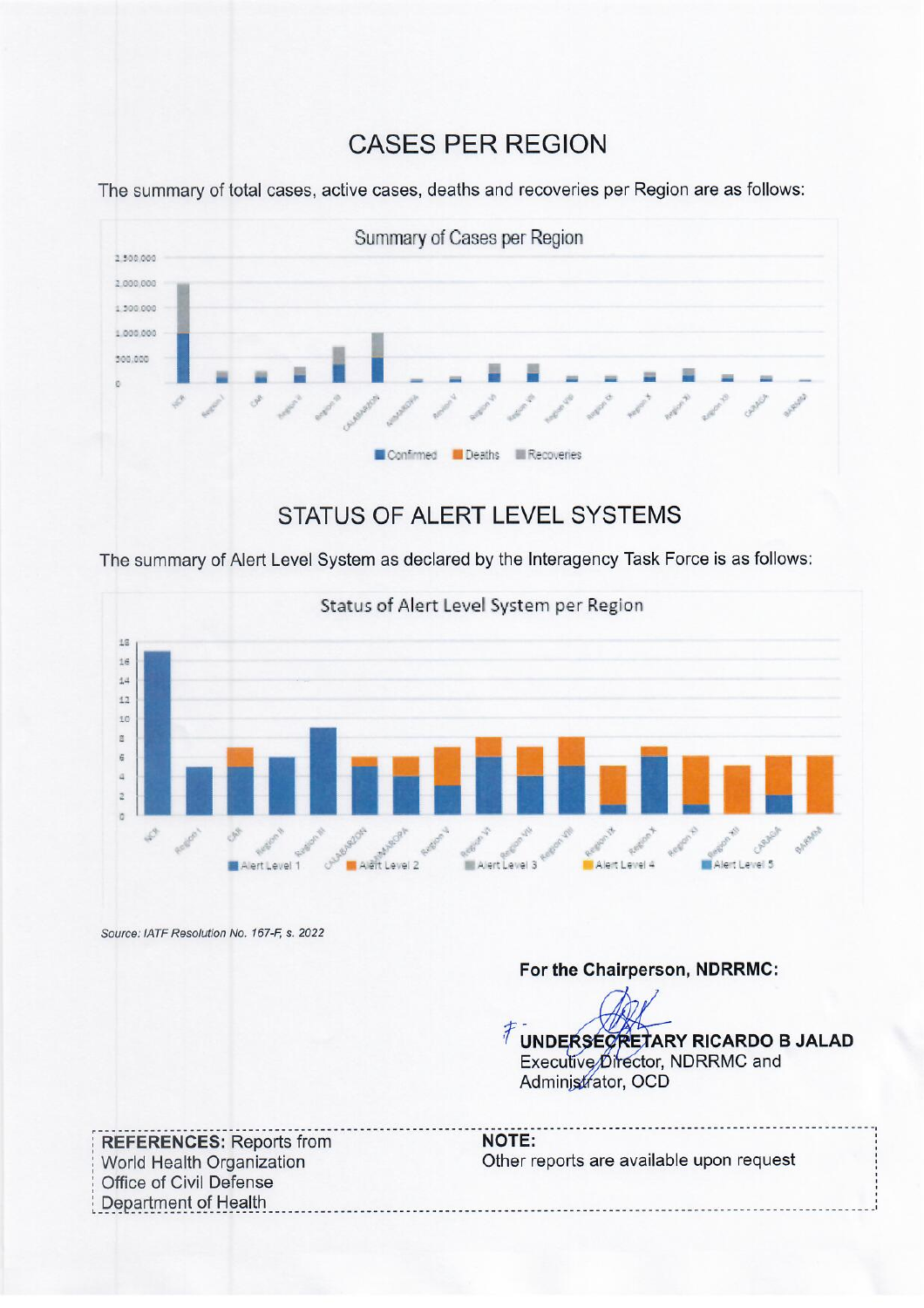

#### **Republic of the Philippines INTER-AGENCY TASK FORCE FOR THE MANAGEMENT OF EMERGING INFECTIOUS DISEASE NATIONAL TASK FORCE - COVID-19 TASK GROUP RESOURCE MANAGEMENT AND LOGISTICS**



### **Situation Report As of 27 May 2022**

### **I. DOH-OCD DISTRIBUTION OF SUPPLIES**

| <b>DISPATCHED</b><br>(PROCURED) | <b>DISPATCHED</b><br>(DONATED) | <b>DISPATCHED (TOTAL)</b> |
|---------------------------------|--------------------------------|---------------------------|
| 5,509,879                       | 181,635                        | 5,691,514                 |
| 5,969,794                       | 213,305                        | 6,183,099                 |
| 23,357,079                      | 8,417,576                      | 31,774,655                |
| 5,952,274                       | 35,250                         | 5,987,524                 |
| 6,321,149                       | 82,770                         | 6,403,919                 |
| 14,307,812                      | 1,175,900                      | 15,483,712                |
| 1,050,811                       | 284,498                        | 1,335,309                 |
| 6,224,329                       | 432,025                        | 6,656,354                 |
| 2,986,742                       | 793,648                        | 3,780,390                 |
| 4,797,169                       | 468,827                        | 5,265,996                 |
| 0                               | 30                             | 30                        |
| 12,608                          | 46,832                         | 59,440                    |
|                                 |                                |                           |

| Most distributed medical supply (Procured) | Surgical Mask (23,357,079) pieces |
|--------------------------------------------|-----------------------------------|
| Most distributed medical supply (Donated)  | Surgical Mask (8,417,576) pieces  |
| Average Dispatch Percentage (Combined)     | 96.59%                            |

### II. **SUMMARY OF PROCURED AND DONATED ITEMS**



### III. **STATUS OF PROCURED COVID-19 ANTIGEN KITS**

| <b>BATCH</b>             | <b>TOTAL PROCURED</b> | <b>TOTAL DISPATCHED</b> | <b>BALANCE</b> |
|--------------------------|-----------------------|-------------------------|----------------|
| BATCH 1 (ABBOTT)         | 500,000               | 500,000                 | U              |
|                          |                       | 100.00%                 | $0.00\%$       |
|                          |                       | 50,000                  | O              |
| BATCH 2 (SD BIOSENSOR)   | 50,000                | 100.00%                 | 0.00%          |
|                          |                       | 15,500<br>0             |                |
| <b>BATCH 3 (RAPIGEN)</b> | 15,500                | 100.00%                 | 0.00%          |

### IV. **DONATIONS MONITORING (as of 20 April 2021)**